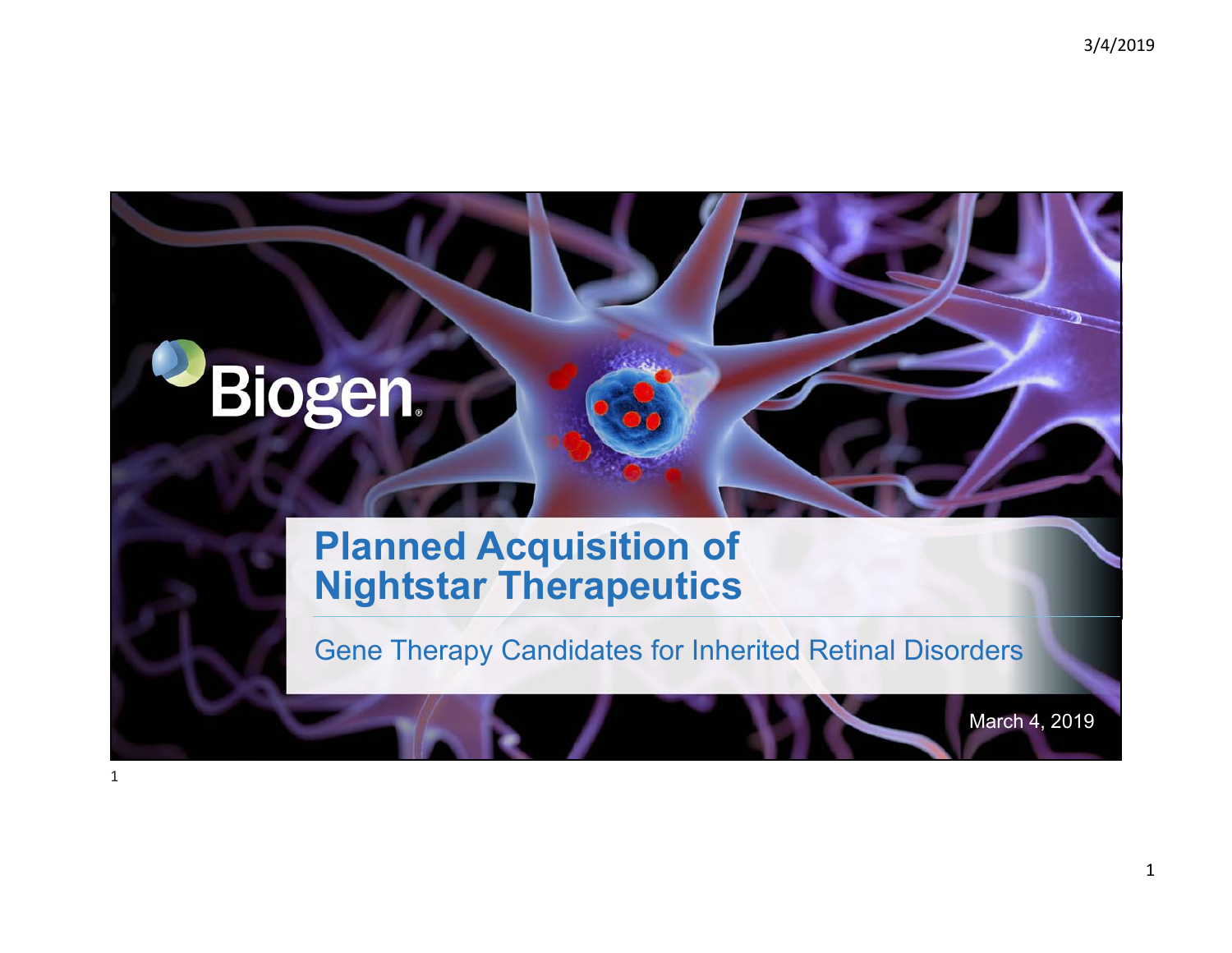### **Forward looking statements**

This presentation contains forward-looking statements, including statements made pursuant to the safe harbor provisions of the Private Securities Litigation Reform Act of 1995, relating to the potential benefits and results that may be achieved through the proposed acquisition; risks and uncertainties associated with drug development and commercialization; the potential benefits, safety, and efficacy of investigational therapies, including NSR-REP1, NSR-RPGR, NSR-ABCA4, and other potential adenoassociated virus (AAV)-based gene-therapies for inherited retinal disorders; the clinical development program for NSR-REP1 and NSR-RPGR; the anticipated completion and timing of the proposed acquisition; Biogen's strategy and plans; the potential of Biogen's commercial business and pipeline programs, including NSR-REP1, NSR-RPGR, NSR-ABCA4, and other potential AAV-based gene-therapies for inherited retinal disorders; and Biogen's capital allocation and investment strategy. Drug development and commercialization involve <sup>a</sup> high degree of risk, and only <sup>a</sup> small number of research and development programs result in commercialization of <sup>a</sup> product. Results in early stage clinical trials may not be indicative of full results or results from later stage or larger scale clinical trials and do not ensure regulatory approval. These forward-looking statements may be accompanied by such words as "aim," "anticipate," "believe," "could," "estimate," "expect," "forecast," "intend," "may," "plan," "potential," "possible," "will," "would," and other words and terms of similar meaning. You should not place undue reliance on these statements or the scientific data presented.

These statements involve risks and uncertainties that could cause actual results to differ materially from those reflected in such statements, including: risks that the proposed acquisition will be completed in <sup>a</sup> timely manner or at all; the possibility that certain closing conditions to the proposed acquisition will not be satisfied; uncertainty as to whether the anticipated benefits of the proposed acquisition can be achieved; the ability of Biogen to successfully integrate Nightstar Therapeutics' (NST) operations and employees; risks of unexpected costs or delays; uncertainty of success in the development and potential commercialization of NSR-REP1, NSR-RPGR, NSR-ABCA4, and other potential AAV-based gene-therapies for inherited retinal disorders, which may be impacted by, among other things, the occurrence of adverse safety events and/or unexpected concerns that may arise from additional data or analysis; regulatory authorities may require additional information or further studies, or may fail to approve or may delay approval of NSR-REP1, NSR-RPGR, NSR-ABCA4, and other potential AAV-based gene-therapies for inherited retinal disorders; Biogen may encounter other unexpected hurdles, which may be impacted by, among other things, the occurrence of adverse safety events, failure to obtain regulatory approvals in certain jurisdictions, or failure to protect intellectual property and other proprietary rights; the risk that positive results in a clinical trial may not be replicated in subsequent or confirmatory trials or success in early stage clinical trials may not be predictive of results in later stage or large scale clinical trials or trials in other potential indications; product liability claims; and third party collaboration risks. The foregoing sets forth many, but not all, of the factors that could cause actual results to differ from our expectations in any forward-looking statement. Investors should consider this cautionary statement, as well as the risks factors identified in our most recent annual or quarterly report and in other reports we have filed with the Securities and Exchange Commission.

These statements are based on our current beliefs and expectations and speak only as of the date of this presentation. We do not undertake any obligation to publicly update any forward-looking statements, whether as <sup>a</sup> result of new information, future developments, or otherwise.

### Biogen.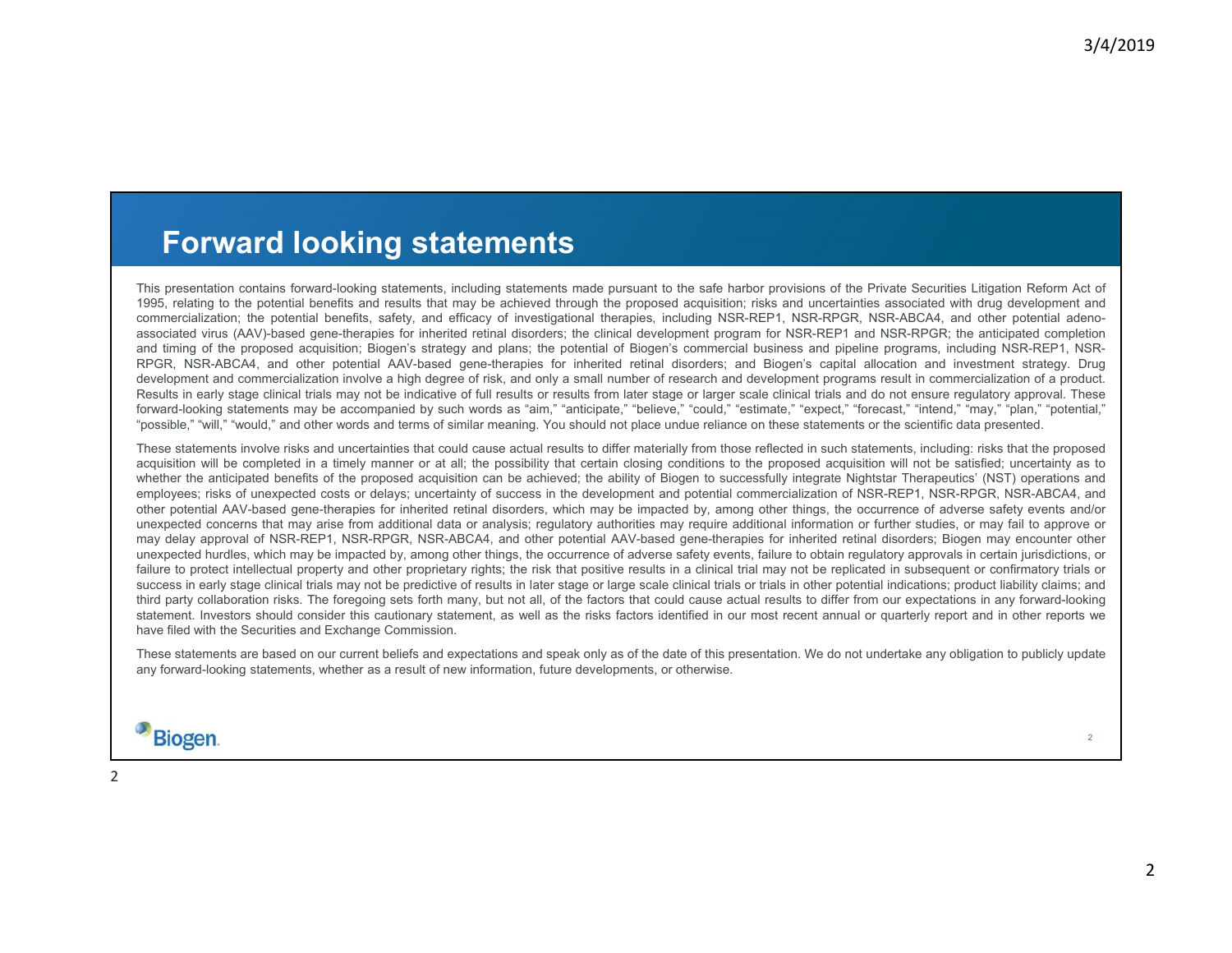### **Additional information**

#### **Additional Information and Where to Find It**

This communication may be deemed to be solicitation material in respect of the proposed acquisition of NST by Biogen. In connection with the proposed acquisition, NST intends to file relevant materials with the Securities and Exchange Commission (SEC), including a proxy statement in preliminary and definitive form. Holders of NST ordinary shares and American Depositary Shares (ADSs) are urged to read all relevant documents filed with the SEC, including NST's definitive proxy statement, because they will contain important information about the proposed acquisition. Investors and security holders are able to obtain the documents (once available) free of charge at the SEC's web site, http://www.sec.gov. Such documents are not currently available.

#### **Participants in Solicitation**

Biogen and its directors and executive officers, and NST and its directors and executive officers, may be deemed to be participants in the solicitation of proxies from the holders of NST ordinary shares and ADSs in respect of the proposed acquisition. Information about the directors and executive officers of Biogen and NST is set forth in each company's respective filings with the SEC. Investors may obtain additional information regarding the interest of such participants by reading the proxy statement regarding the proposed acquisition (once available).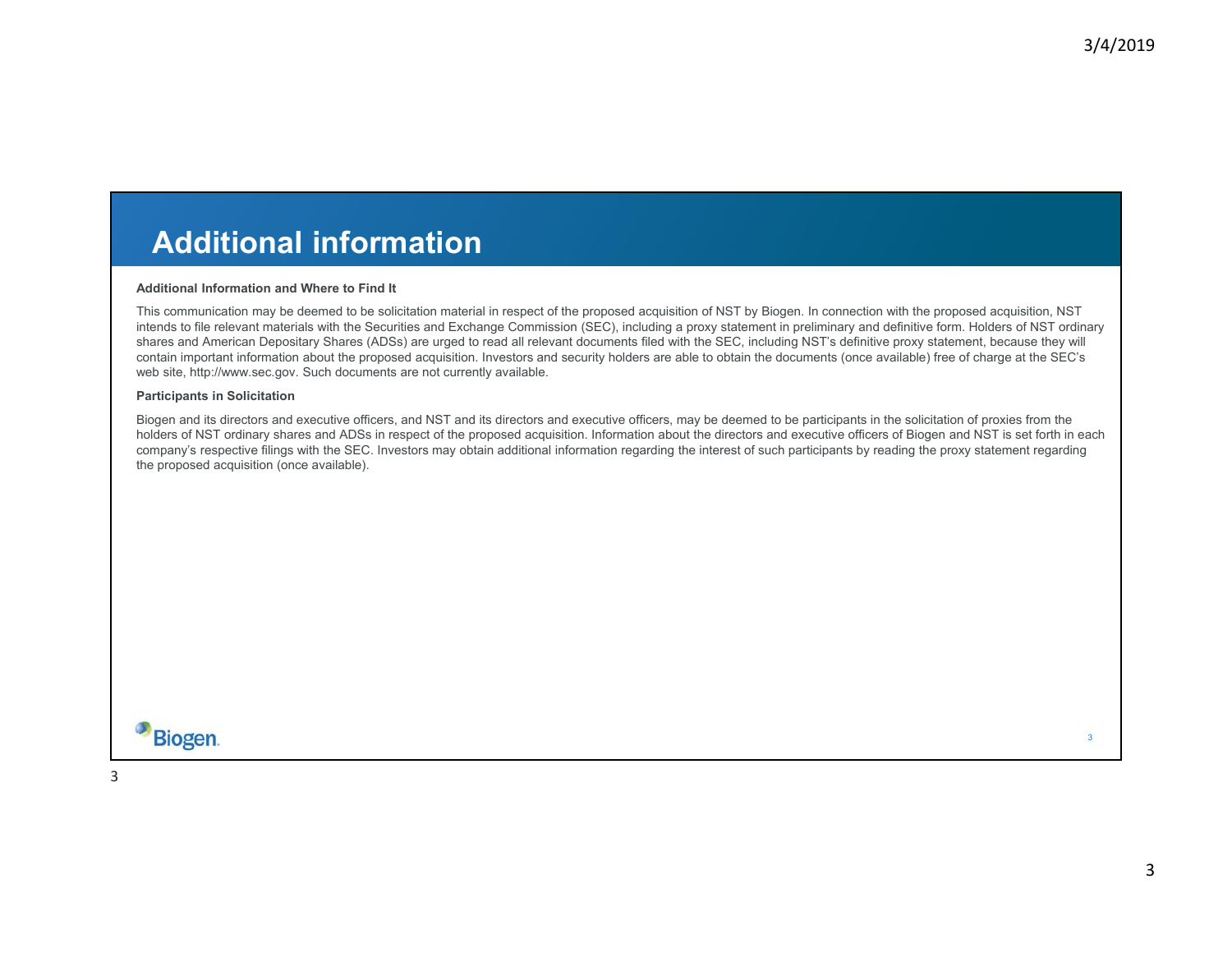| Agenda |
|--------|
|--------|

| <b>Introduction</b>                | <b>Matt Calistri</b><br>VP, Investor Relations                                                              |
|------------------------------------|-------------------------------------------------------------------------------------------------------------|
| <b>Strategic Overview</b>          | <b>Michel Vounatsos</b><br><b>Chief Executive Officer</b>                                                   |
| <b>Scientific Rationale</b>        | Michael Ehlers, M.D., Ph.D.<br>EVP, Research & Development                                                  |
| <b>Deal Terms &amp; Financials</b> | <b>Jeffrey Capello</b><br><b>EVP, Chief Financial Officer</b>                                               |
| <b>Closing Remarks</b>             | <b>Michel Vounatsos</b><br><b>Chief Executive Officer</b>                                                   |
| <b>Available for Q&amp;A</b>       | Diana Gallagher, M.D.<br>VP, Research and Early Development for<br>Ophthalmology, Pain, and New Indications |
| 310gen                             | <b>Kate Dawson, M.D.</b><br>SVP, Therapeutics Development Group                                             |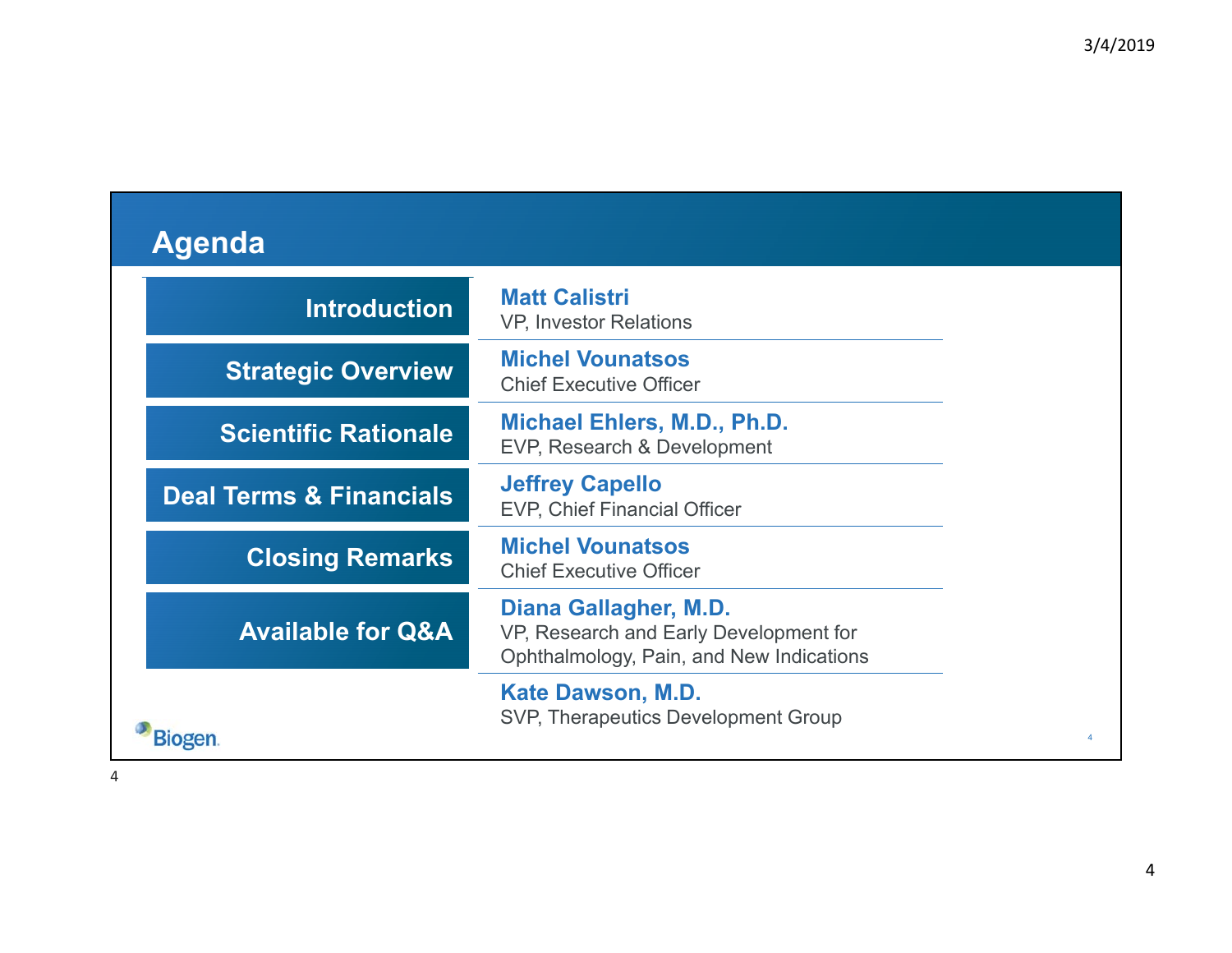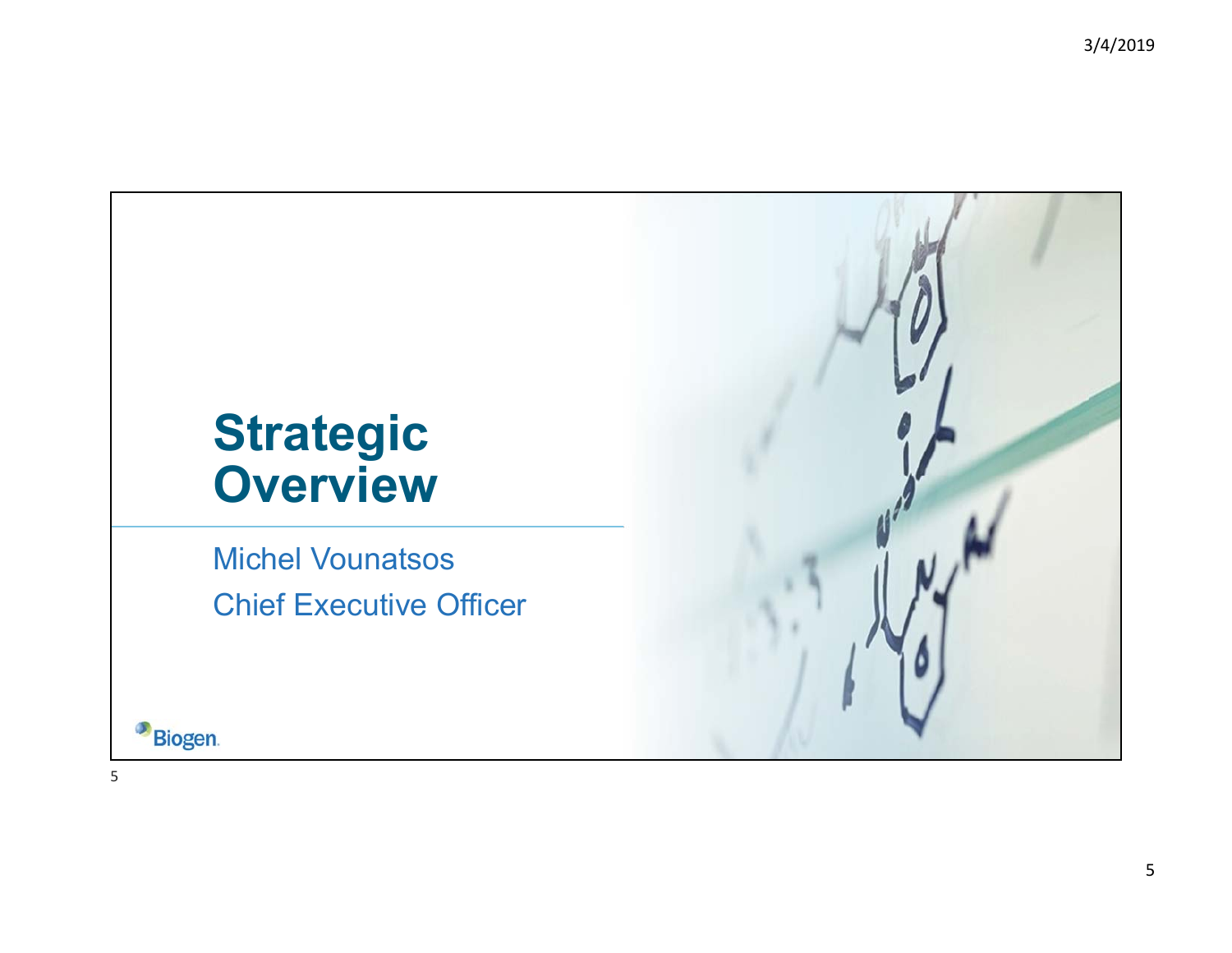### **Planned acquisition of Nightstar Therapeutics**



Strong alignment with Biogen's strategy to develop and expand its **multi-franchise**  neuroscience portfolio across **multiple modalities**



Would **combine Nightstar's expertise** in gene therapy and ophthalmology with **Biogen's core capabilities** in clinical development and rare disease commercialization



Would give Biogen access to **two potentially first-in-class mid- to late-stage assets** and preclinical programs in a single transaction



Significant **unmet medical need** in ophthalmic conditions with **no approved treatment options** and potential for **efficient rare disease commercial model**



**Biogen** 

**Strong scientific rational for subretinal delivery** of gene therapy and **encouraging early data** for both clinical assets suggests potentially meaningful benefit versus natural history

Note: The closing of the proposed acquisition is subject to customary closing conditions, including the approval by Nightstar shareholders, issuance of an order by the U.K. Court, and receipt of regulatory approvals.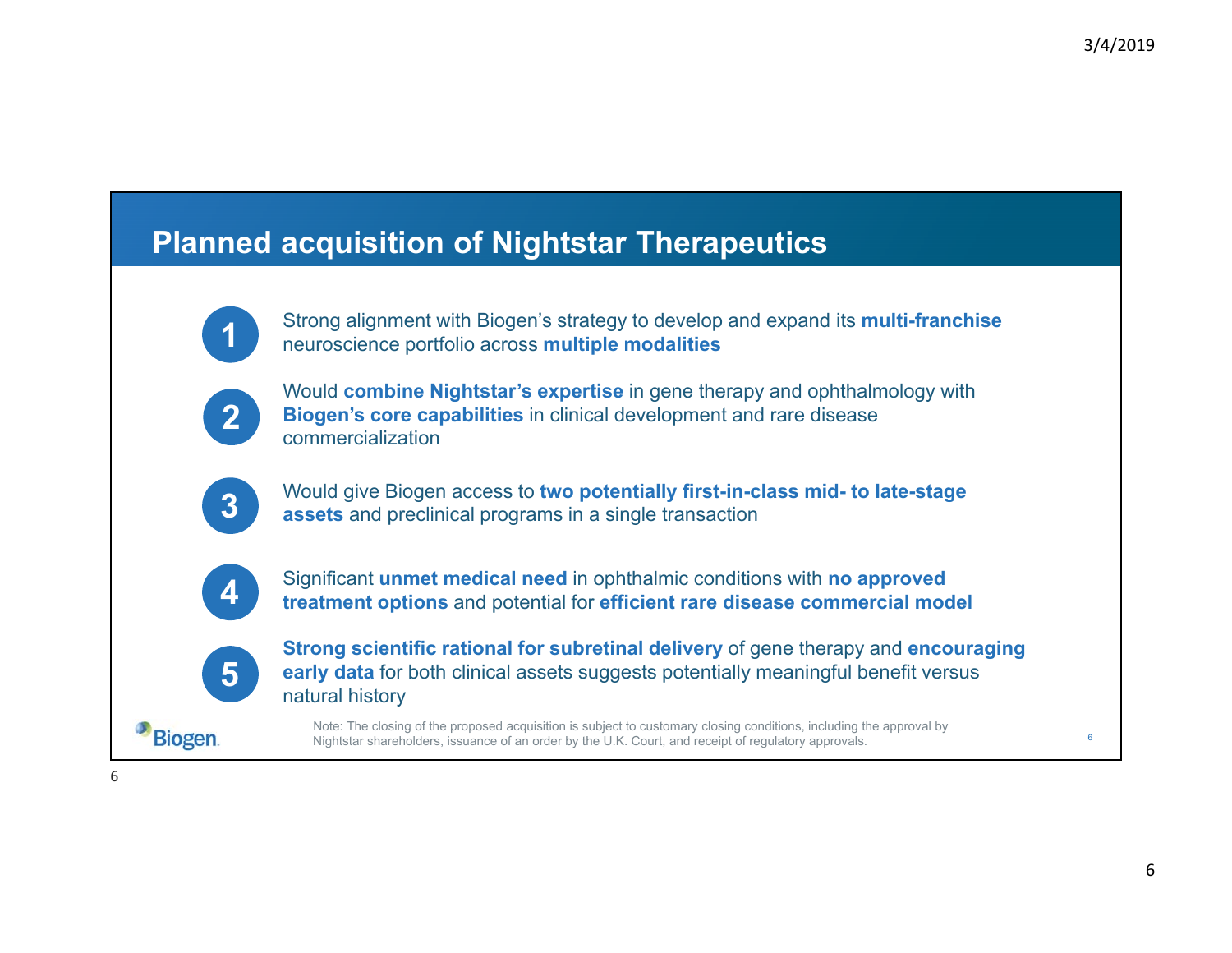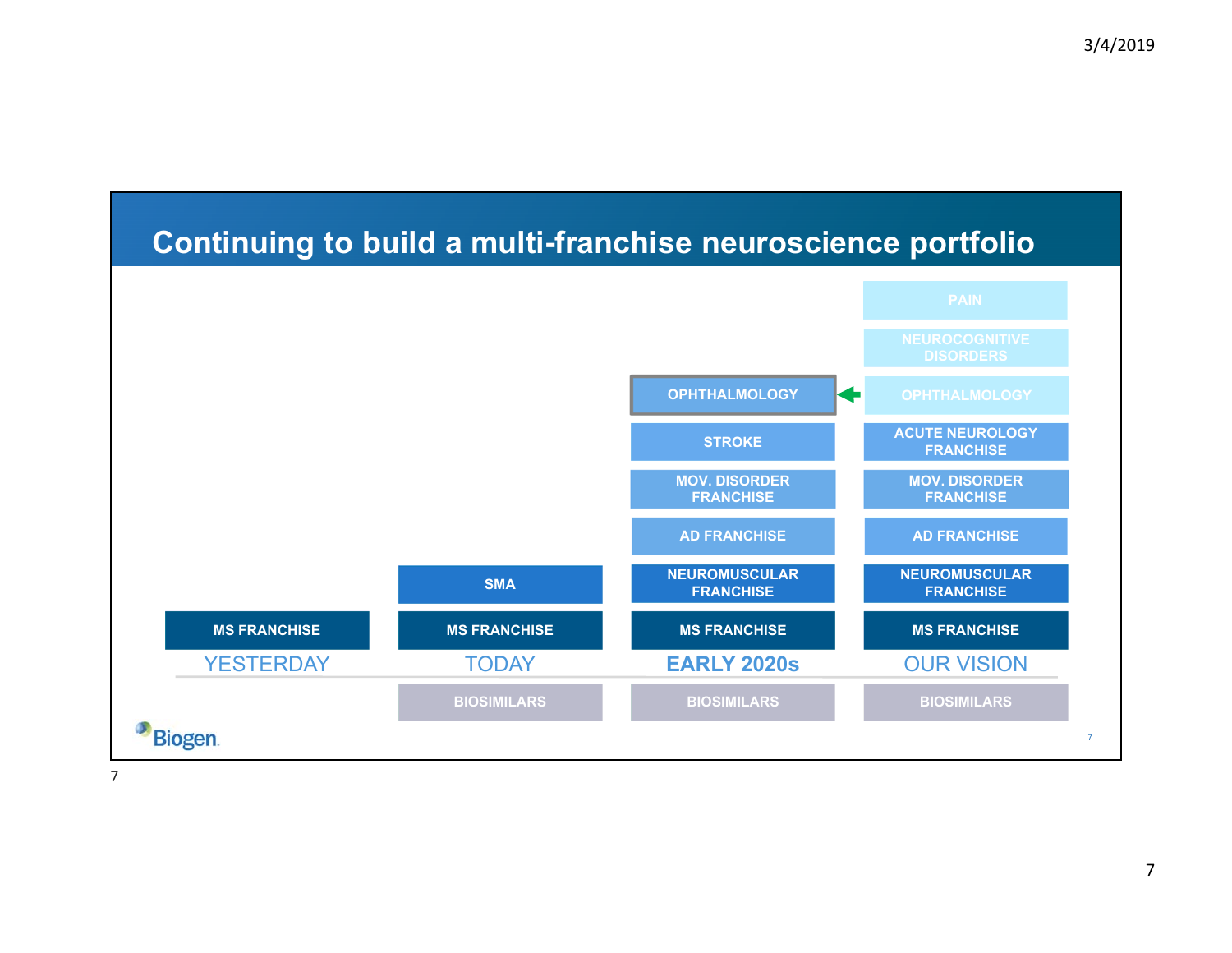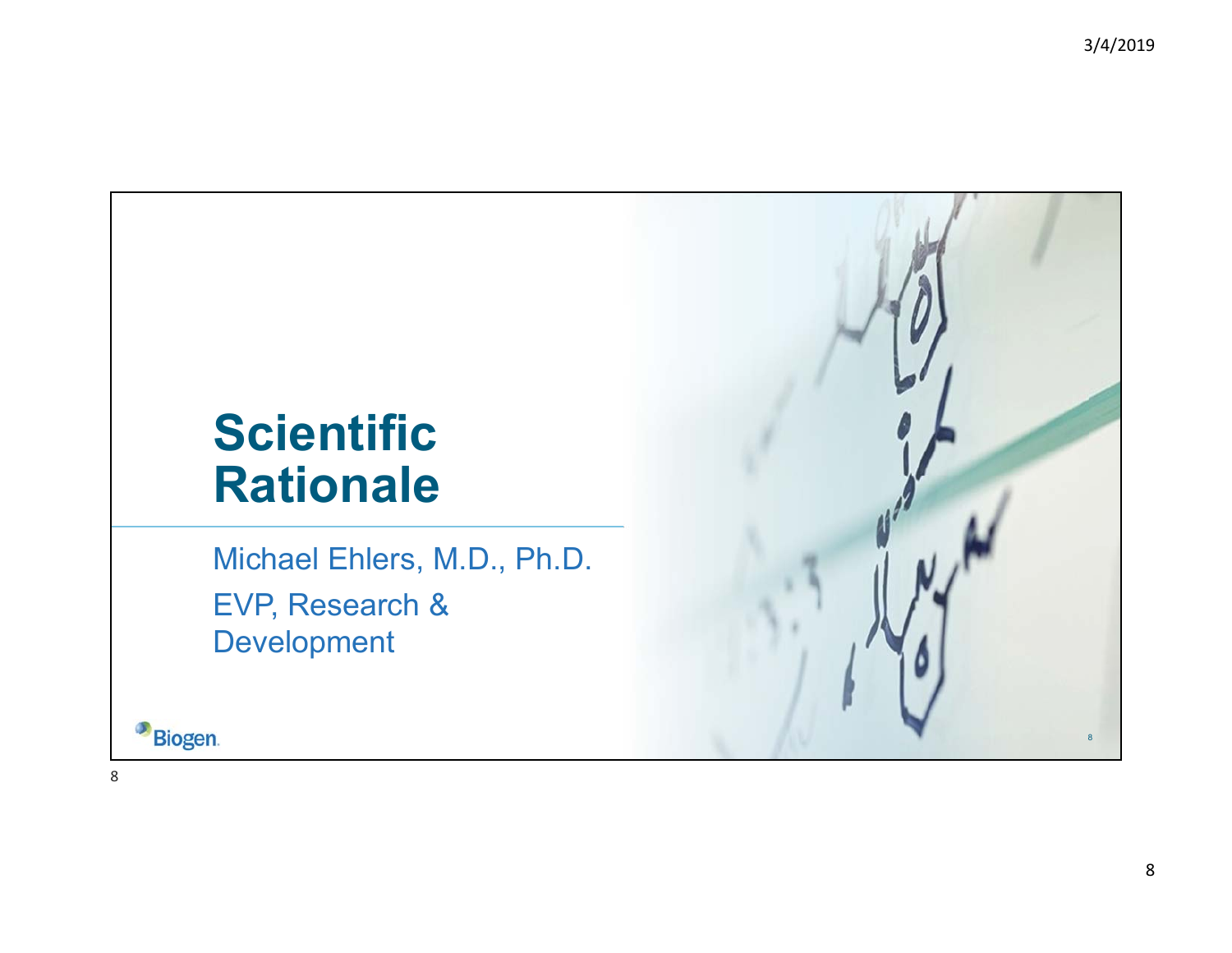### **Broad pipeline for inherited retinal disorders**

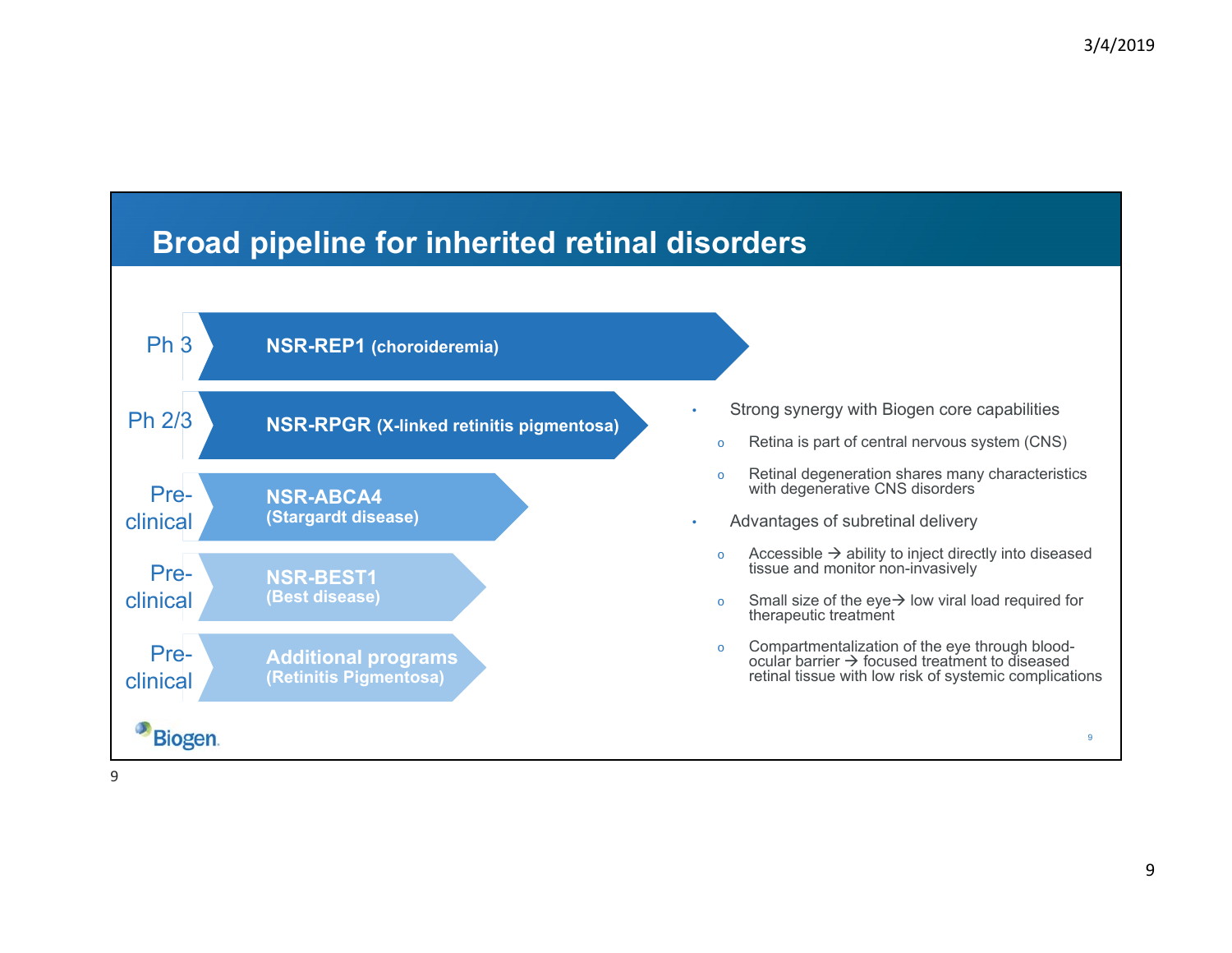### **Significant unmet need in choroideremia (CHM)**

#### **Rare, degenerative disease that leads to blindness; no treatment options**

- • Inherited X-linked monogenic retinal disease
	- oAffects  $\sim$  1:50,000, primarily males
	- oG7 estimated prevalence of  $\sim$  15,000 patients
- • Progressive loss of vision leading to blindness
	- oEarly - Night blindness
	- oMid - Peripheral vision loss
	- oLate - Central vision loss
	- oOften results in legal blindness by age of 40
- • Caused by loss-of-function mutations in CHM gene which encodes Rab escort protein-1 (REP1)
	- o REP1 protein involved in membrane trafficking in photoreceptors and retinal pigment epithelium (RPE)
	- o Mutations lead to photoreceptor and RPE degeneration, which leads to blindness

**Biogen** 

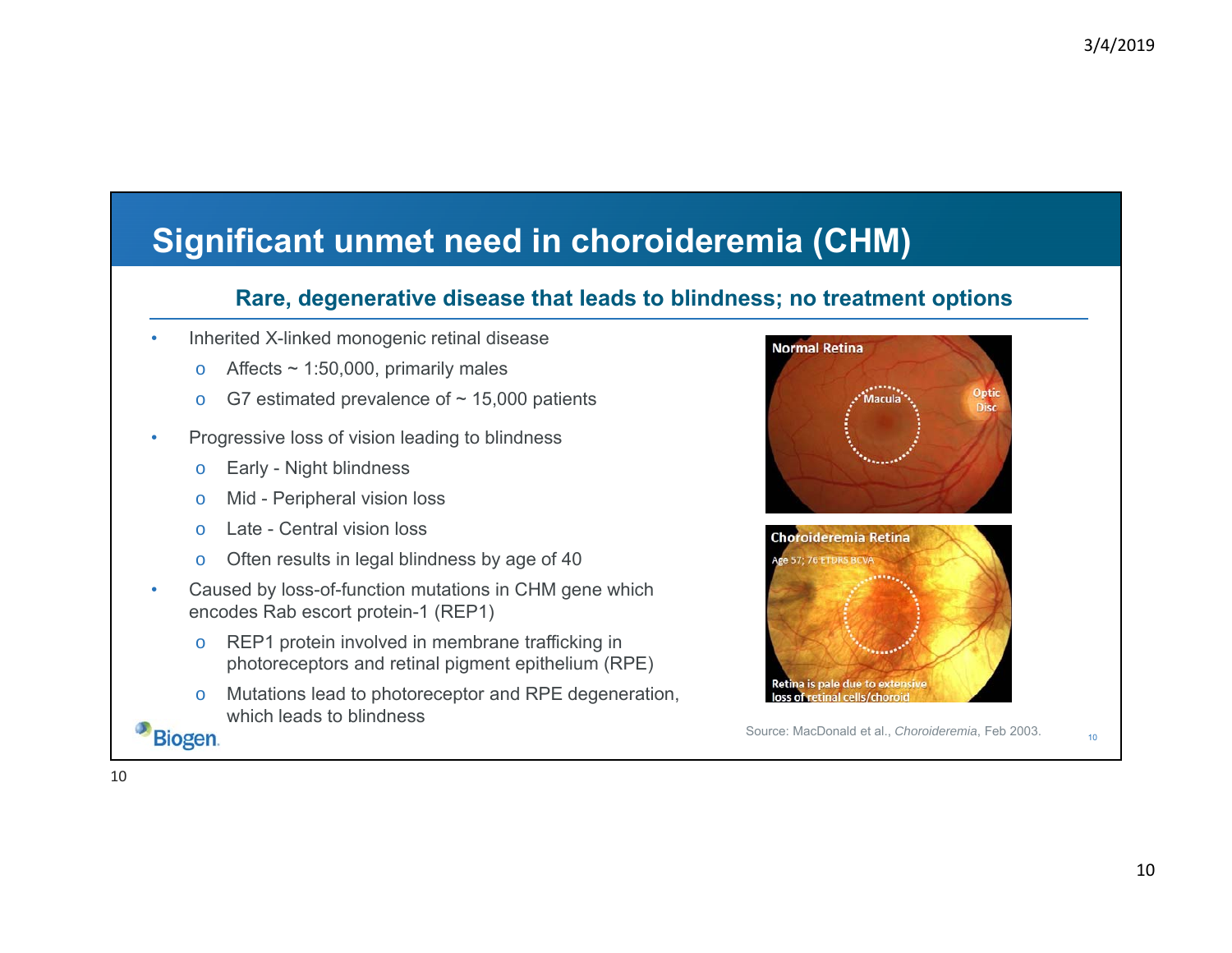# **Endpoints in retinal disease clinical trials**

- •Routinely tested in clinical practice
- •Direct functional measure of vision loss/gain



#### **Visual Acuity Microperimetry**

- •Realtime imaging of entire macula
- •Automated eye tracking
- • Stimulation of same retinal loci across tests/visits
- •Higher sensitivity than visual acuity





Source: Maia Macular Integrity Assessment, Centerview SpA; Iftikhar et al., *Ophthal Retina*, 2018.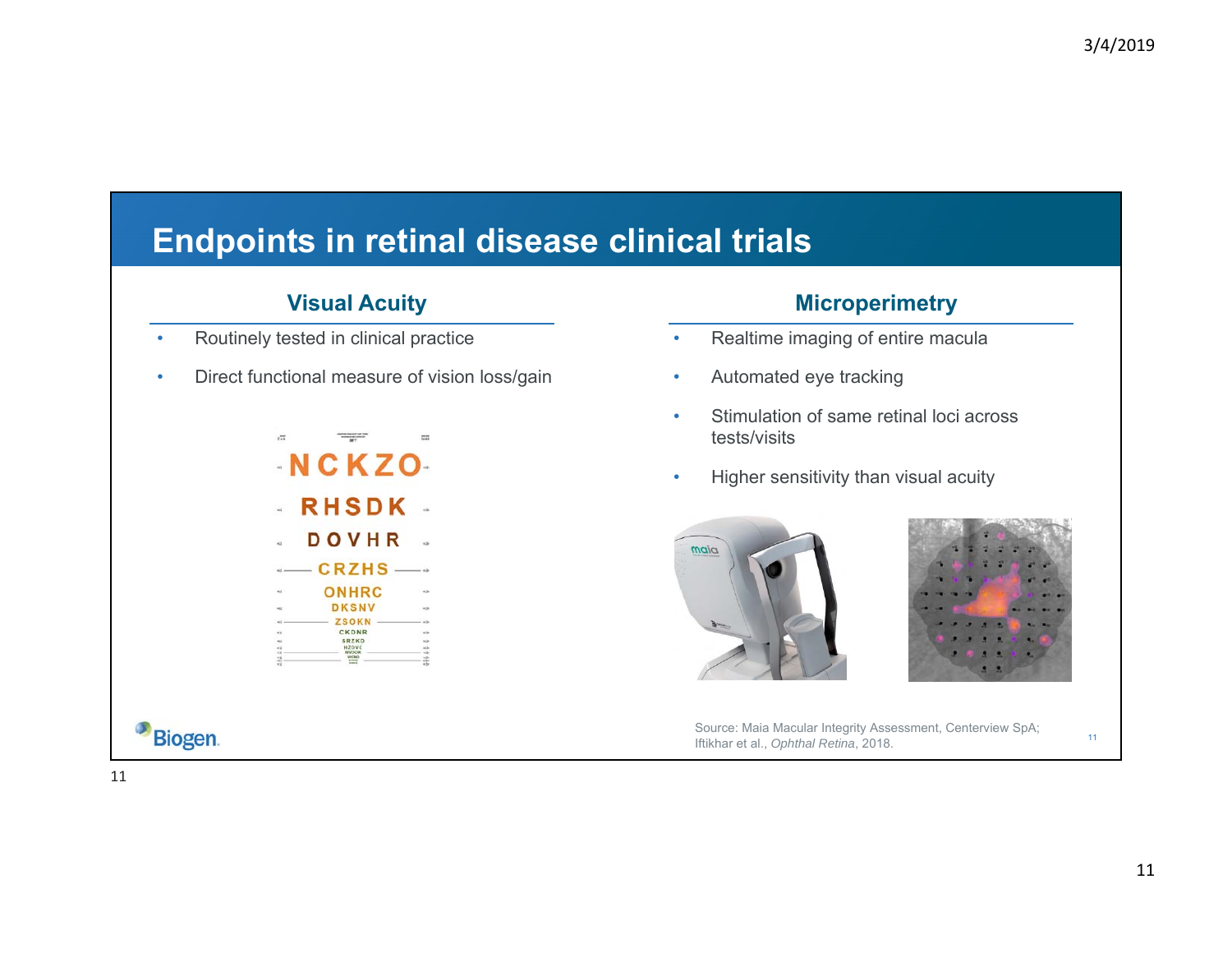### **Compelling Phase 1/2 proof-of-concept data in CHM**

#### **Evidence of maintained or improved visual acuity in Phase 1/2 studies**



o1 Procedure-related: gas bubble in surgical tubing

12

**Biogen**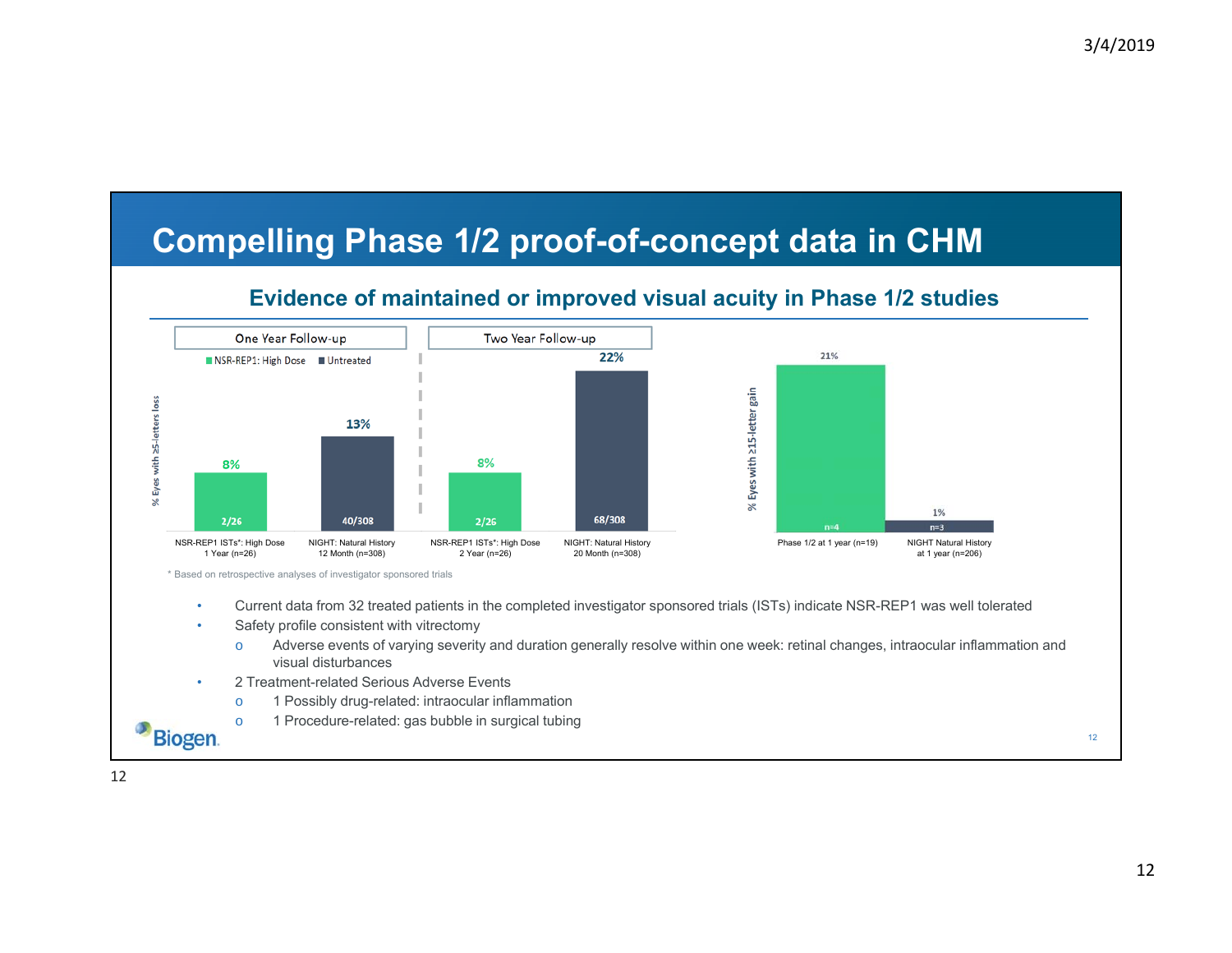# **Opportunity in X-linked retinitis pigmentosa (XLRP)**

#### **Progressive photoreceptor degeneration that leads to blindness; no treatment options**

- • Rare X-linked monogenic retinal disease
	- oAffects  $\sim$  1:40,000, primarily males
	- oG7 estimated prevalence of  $\sim$  20,000 patients
- • Rapid progressive loss of vision leading to blindness
	- oEarly - Night blindness
	- oMid - Peripheral vision field constriction
	- oLate - Central vision deterioration / loss
	- oMedian age of legal blindness is 45
- • Caused by loss-of-function mutations in retinitis pigmentosa GTPase regulator (RPGR) gene
	- o RPGR protein involved in molecular transport between inner and outer segments of photoreceptors
	- o Mutations lead to photoreceptor degeneration, which leads to blindness

**Biogen** 



Source: Hamel, *Orphanet Journal of Rare Diseases*, October 2006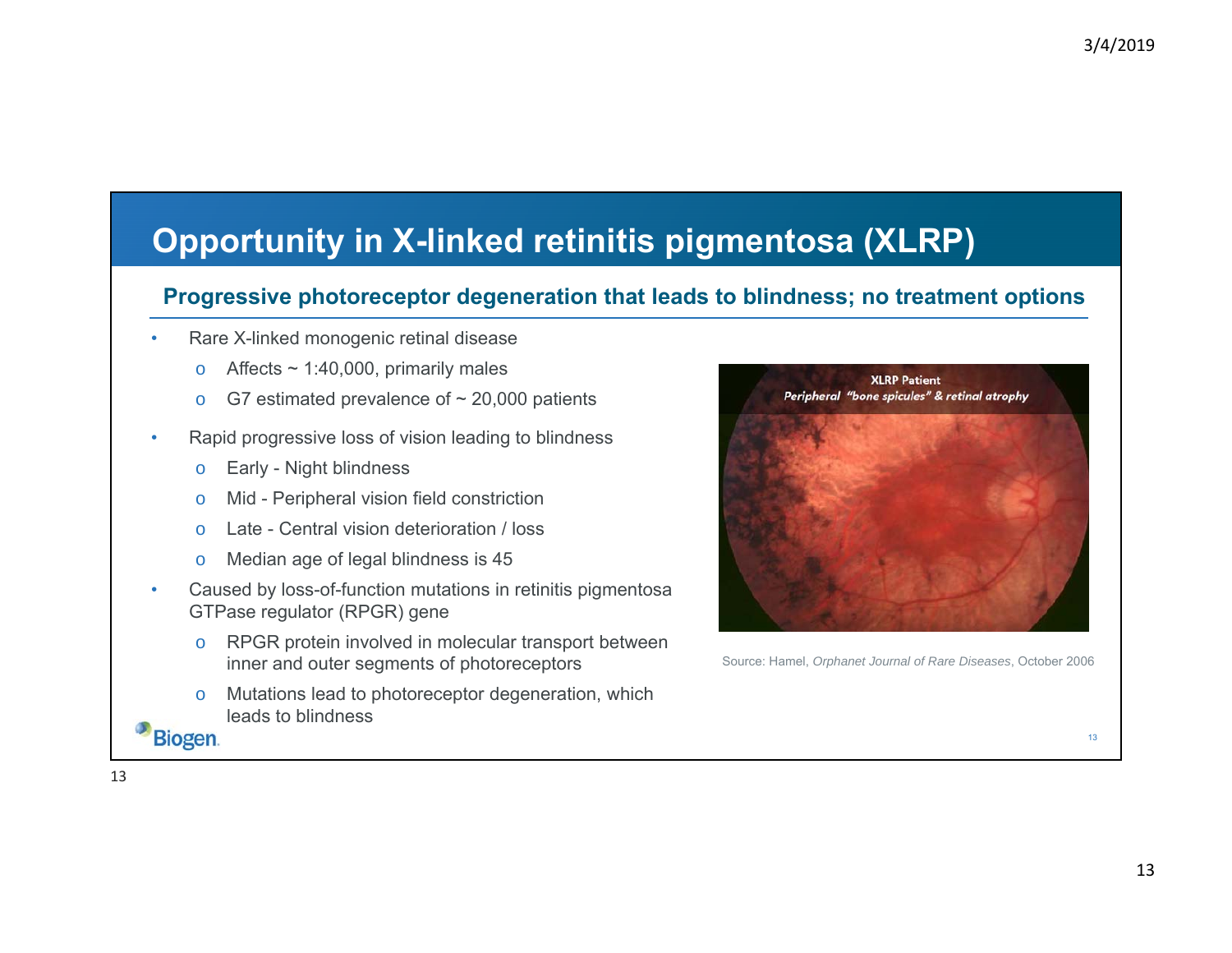### **XIRIUS clinical trial design for NSR-RPGR in XLRP**



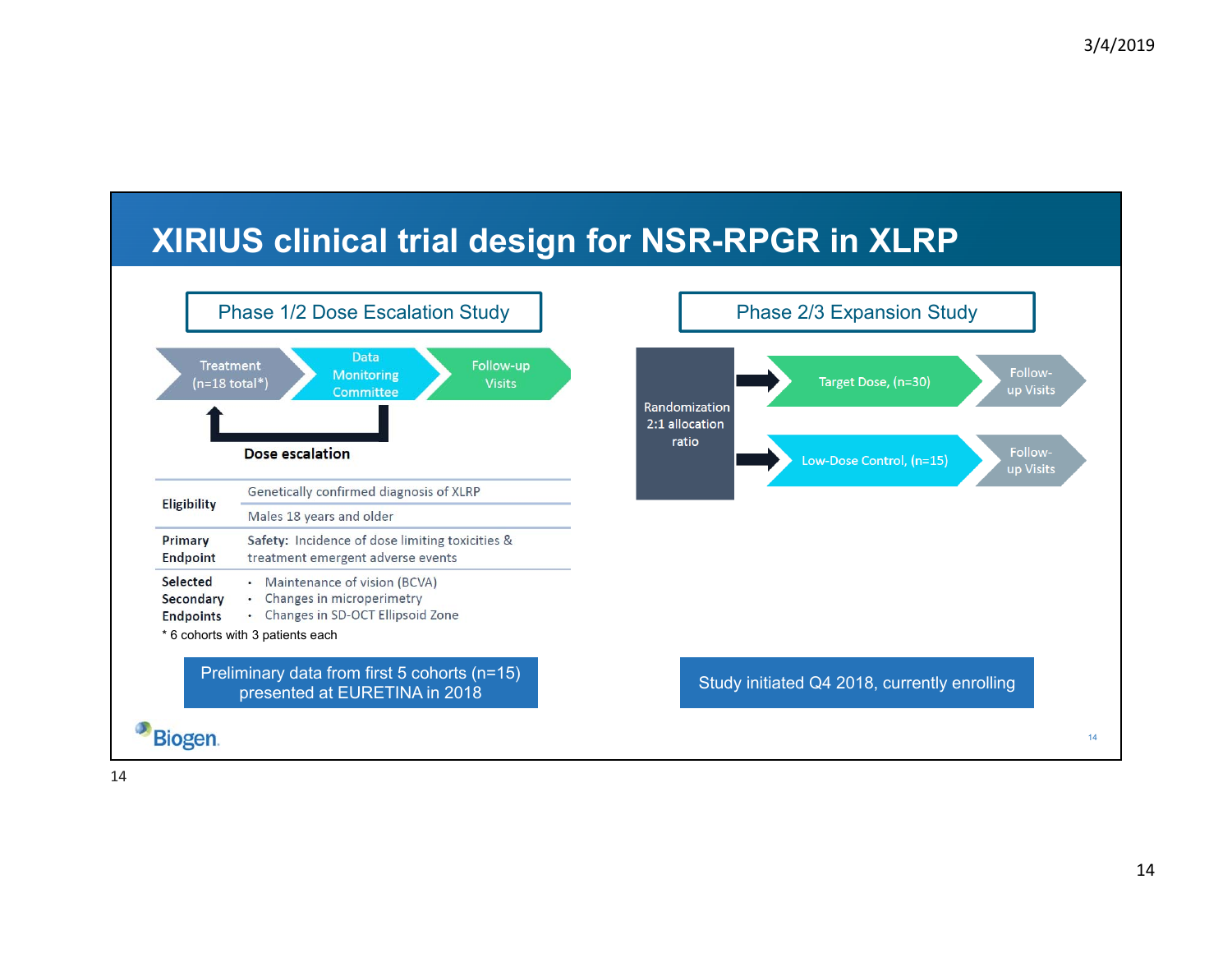# **Early efficacy signal from Phase 1/2 dose escalation study**

#### **Increase in central retinal sensitivity**



- • All patients in Cohort 3 and 2/6 patients in Cohorts 4 & 5 demonstrated early efficacy signal on microperimetry analyses
- • Inflammation may have dampened efficacy in higher dose Cohorts 4 and 5
- • Early steroid treatment in setting of inflammation was able to restore retinal sensitivity in some patients

### **Biogen**

#### **Acceptable safety profile**

- Current data from 15 treated patients (cohorts 1-5) indicate NSR-RPGR is generally well-tolerated
	- oNo early discontinuations
	- oNo dose limiting toxicity observed
	- oNo serious treatment-related AEs
- • Mild transient drug-related inflammation in cohorts 4-5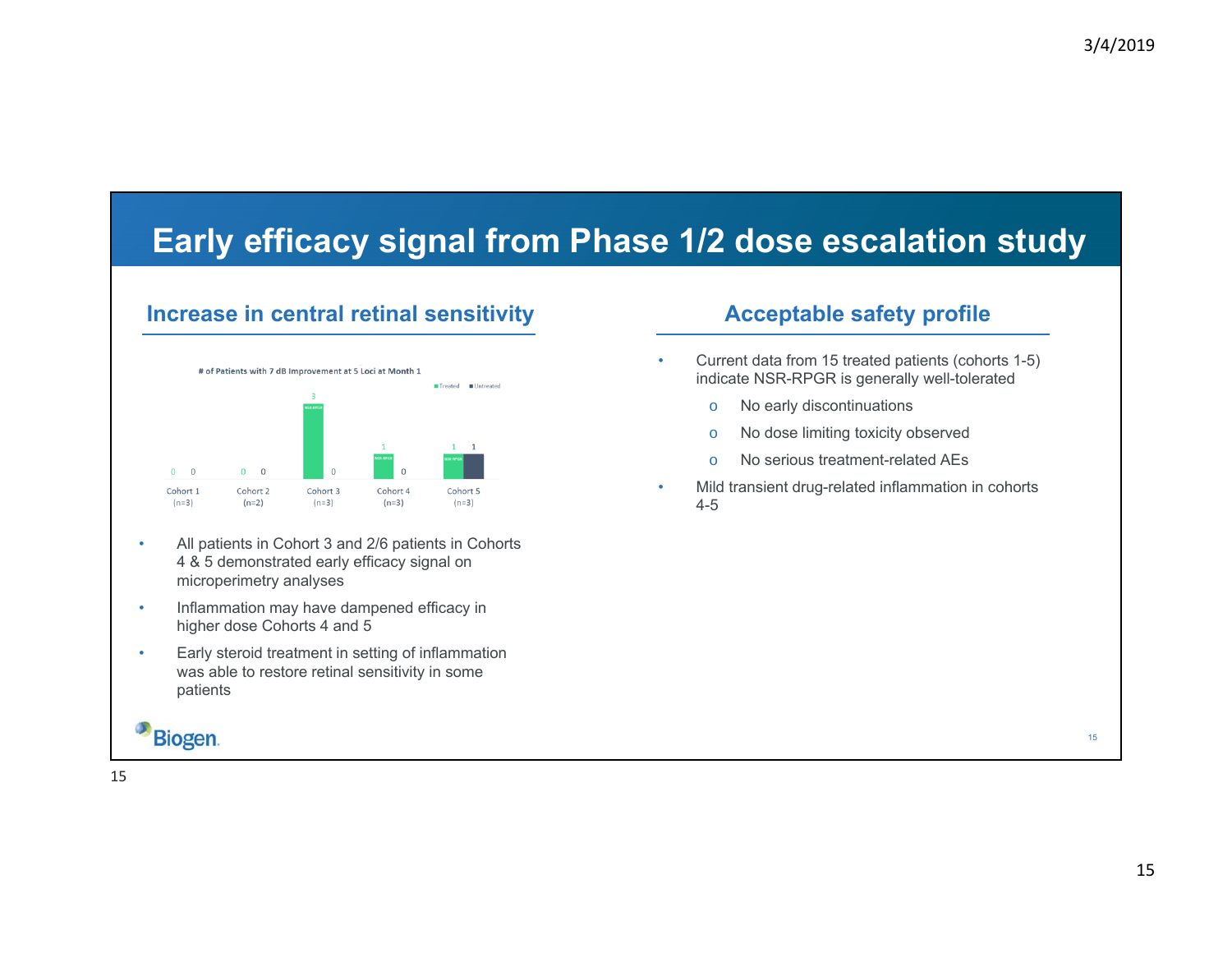### **Potential for two new product launches in early 2020s**

### **Potential first-in-class therapies for diseases with no treatment options**

#### **NSR-REP1 for CHM**

- • Potential to maintain and improve vison of patients with CHM
- •Proof-of-concept achieved in Phase 1/2
- • Full enrollment in Phase 3 STAR trial expected 1H:2019
- •Phase 3 data expected 2H:2020
- • FDA regenerative medicine advanced therapy (RMAT) designation
- • Orphan drug designation from both FDA and EMA

#### **NSR-RPGR for XLRP**

- • Potential to maintain and improve vision of patients with XLRP that rapidly progresses to blindness
- • Early efficacy signal seen in Phase 1/2 study
- • Phase 2/3 dose expansion study currently enrolling
- • Expect one additional Phase 3 study to support registration
- •Orphan drug designation from EMA

Biogen.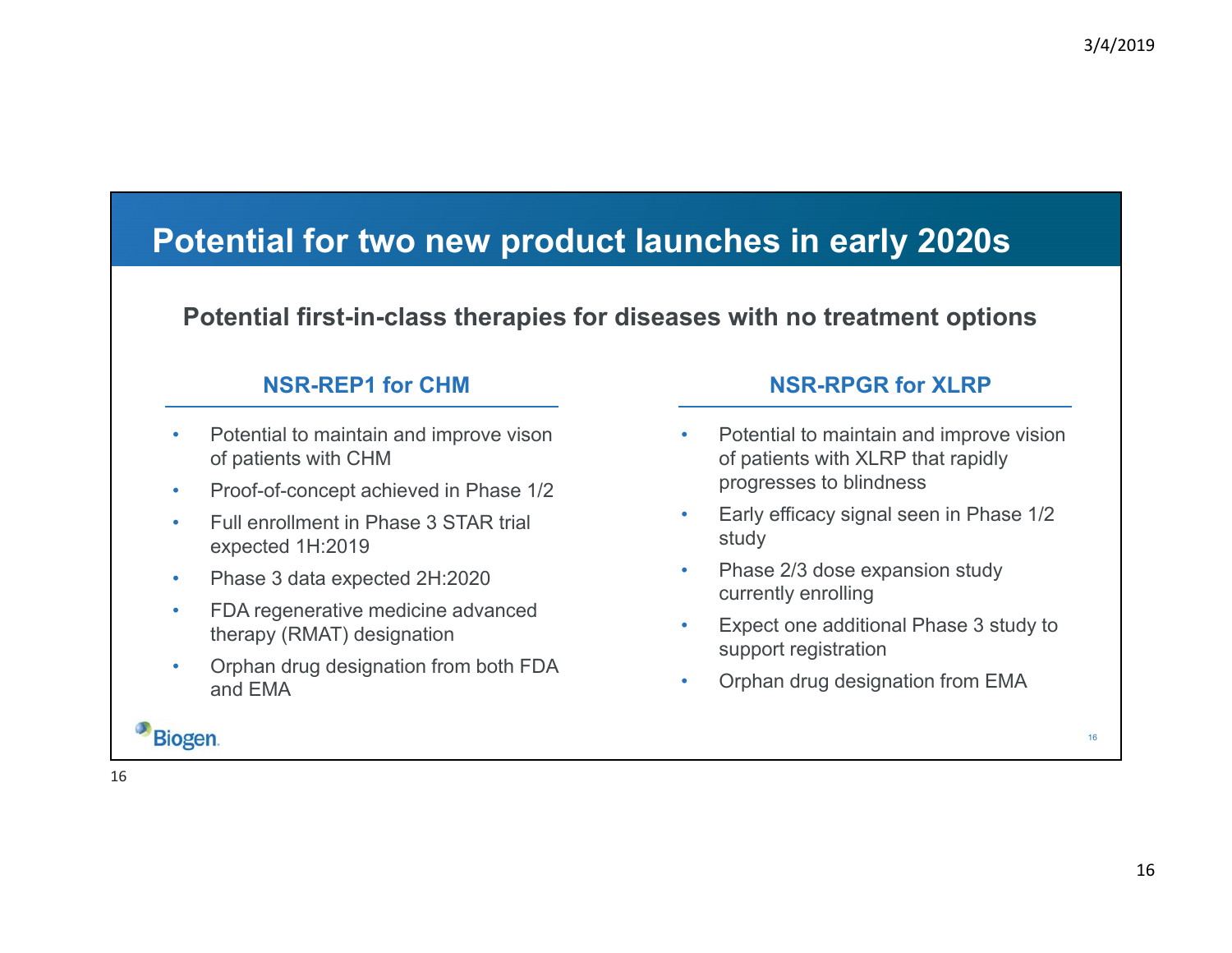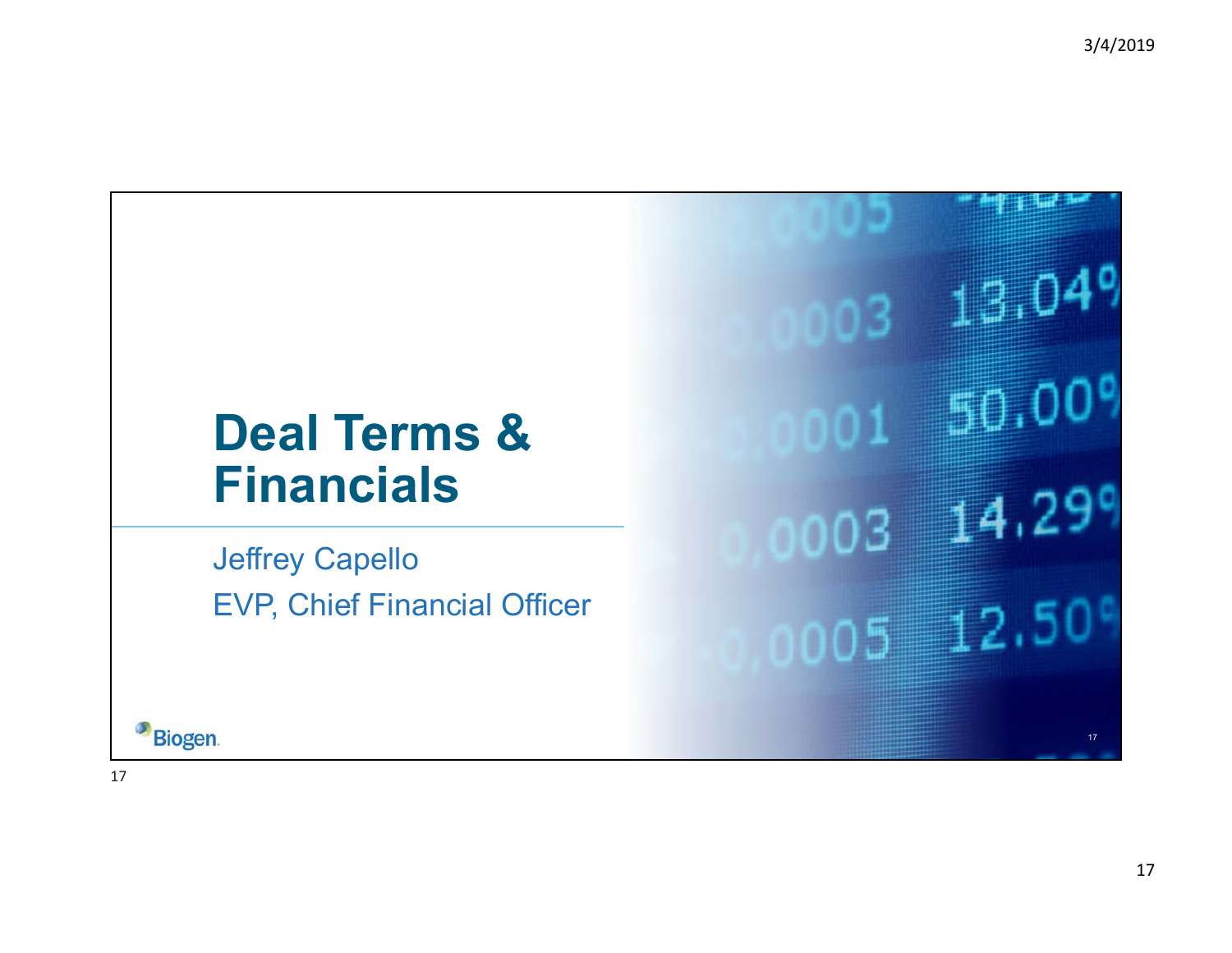### **Potential for long-term value creation**

nightstar

#### **Financial Details**

- •Biogen agreed to acquire Nightstar for \$25.50 per share
- •Represents a total transaction value of  $\sim$  \$800 million on a fully diluted basis, after taking into account expected transaction expenses and anticipated cash at closing
- • The closing of the proposed acquisition is subject to customary closing conditions, including the approval by Nightstar shareholders, issuance of an order by U.K. Court, and receipt of regulatory approvals
- •Expect to complete the acquisition by mid-year 2019
- • Expect the return on invested capital will exceed our weighted average cost of capital in a reasonable time period

**Biogen**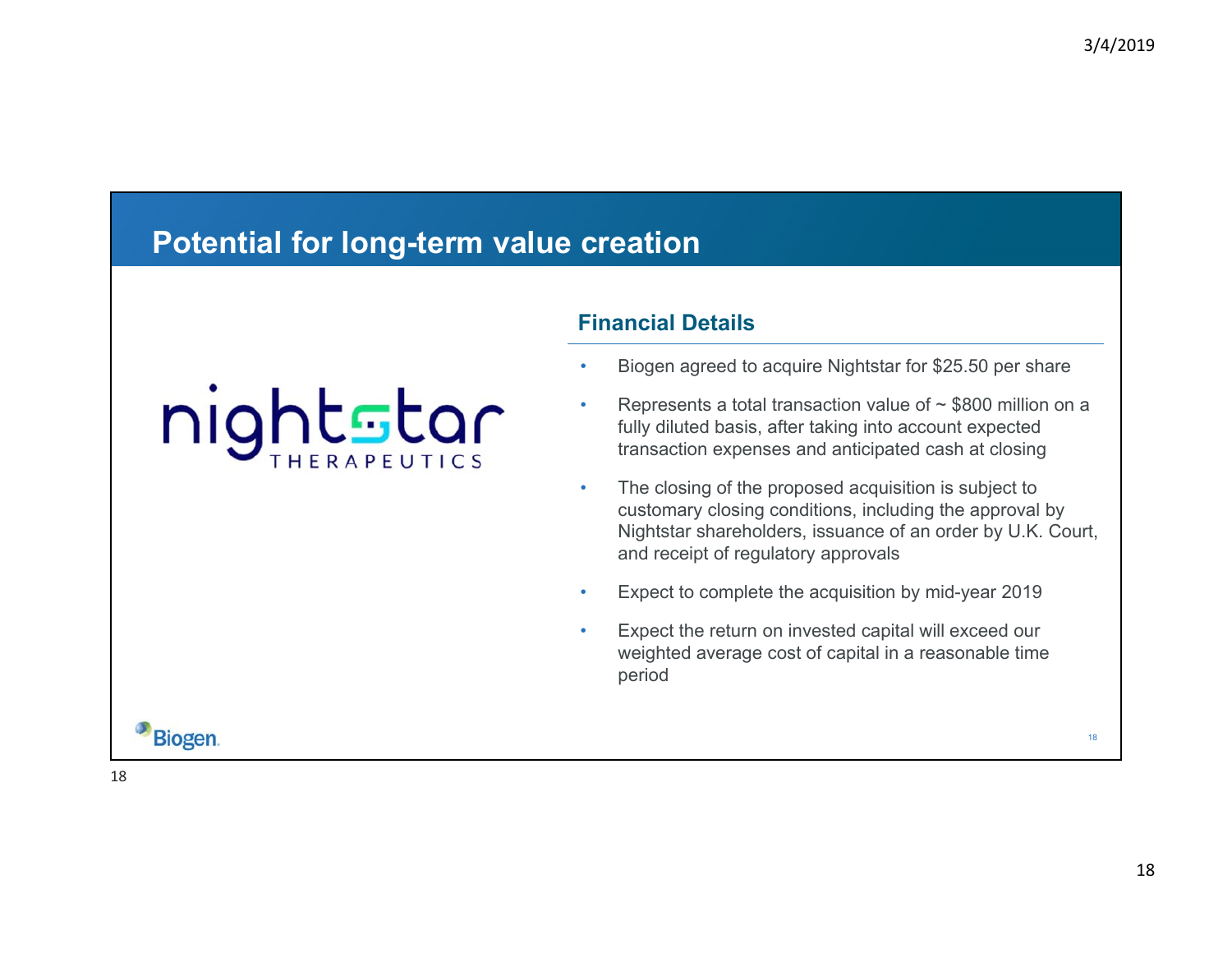